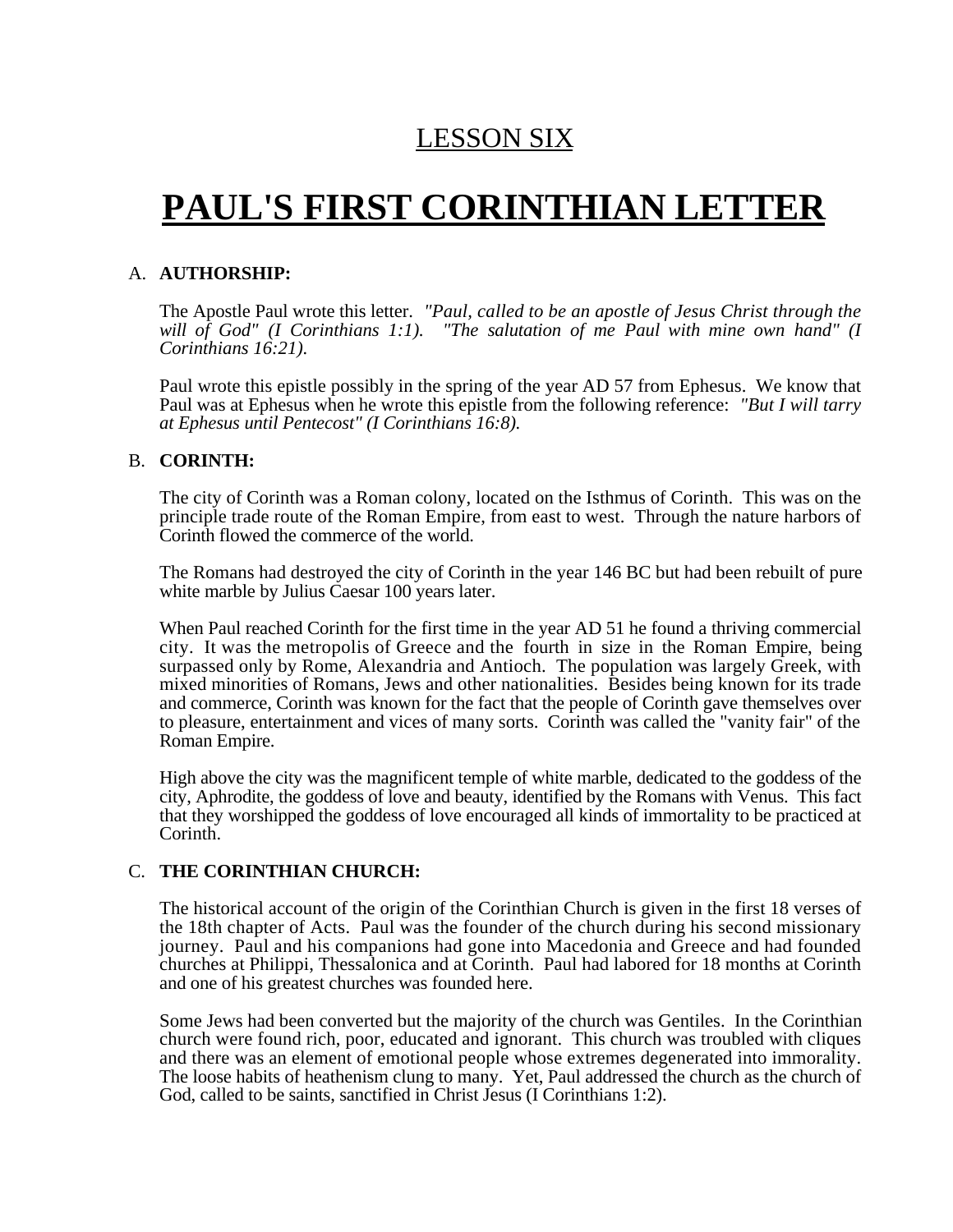The membership of the church included slaves as well as free men. A few members were wealthy but the majority was poor.

## D. **THE PURPOSE OF THE CORINTHIAN LETTER:**

The epistle that is known as I Corinthians was not the first letter, which Paul had written to the saints at Corinth. We know this from his statement in I Corinthians 5:9, *"I wrote unto you in an epistle not to company with fornicators."*

In the year AD 54, Paul left Antioch on his third journey, visiting again the churches of Galatia and finally reaching the city of Ephesus in Asia Minor. Here he stayed for the next three years. From Ephesus, Corinth was only some 200 miles west, across the Agean Sea over which communication was easy and frequent.

While he was at Ephesus, persons of the household of Chloe (I Corinthians 1:11) came from Corinth to report the disorders in the church there. Apparently Paul wrote a letter which is now lost and in which he scolded the Corinthians for their misconduct and sent it to Corinth by the hand of Cloe's people.

Paul had sent Timothy to Corinth by way of Macedonia but had not heard from him when a delegation came from Corinth led by Stephanas. It would seem that a letter came at the same time from Corinth asking certain questions (I Corinthians 7:1).

From this we discover that carnal people can cover up their carnality by asking theological questions. Paul did not hurry to answer their questions. Not until chapter 7 did he say: *"Now concerning the things whereof ye wrote unto me."* In the first 6 chapters he dealt with a situation that existed in the church at Corinth. He goes right to the root of the trouble first, and then he answers their questions.

The first 11 chapters of this epistle deal with carnality. Paul exposes the tragedy of their living in sin and worldliness and applies the positive remedy of the cross of Jesus Christ. In the 12th chapter, we read where Paul began to teach of spiritual things (I Corinthians 12:1). "*Now concerning spiritual gifts, brethren, I would not have you ignorant."* The last five chapters deal with spirituality and expound the gospel of resurrection and life.

#### E. **DIVISIONS CORRECTED BY THE CROSS: (I Corinthians 1).**

#### 1. KEY VERSE:

*"That no flesh should glory in his presence" (I Corinthians 1:29). "He that glorieth, let him glory in the Lord" (I Corinthians 1:31).* In these two verses, we have the key thought for the epistle expressed. It is a message condemning the exaltation of the flesh and pointing the Corinthian church to the Lord that they may glory in Jesus and in Jesus alone.

#### 2. SALUTATION:

In the salutation Paul vindicated his apostleship: called to be an apostle of Jesus Christ, through the will of God. Paul was not boasting or glorying in the fact that he was an apostle but it was necessary for him to state his authority. If they were going to accept what he was going to write in this letter it would be necessary for the Corinthian saints to recognize the authority by which Paul wrote.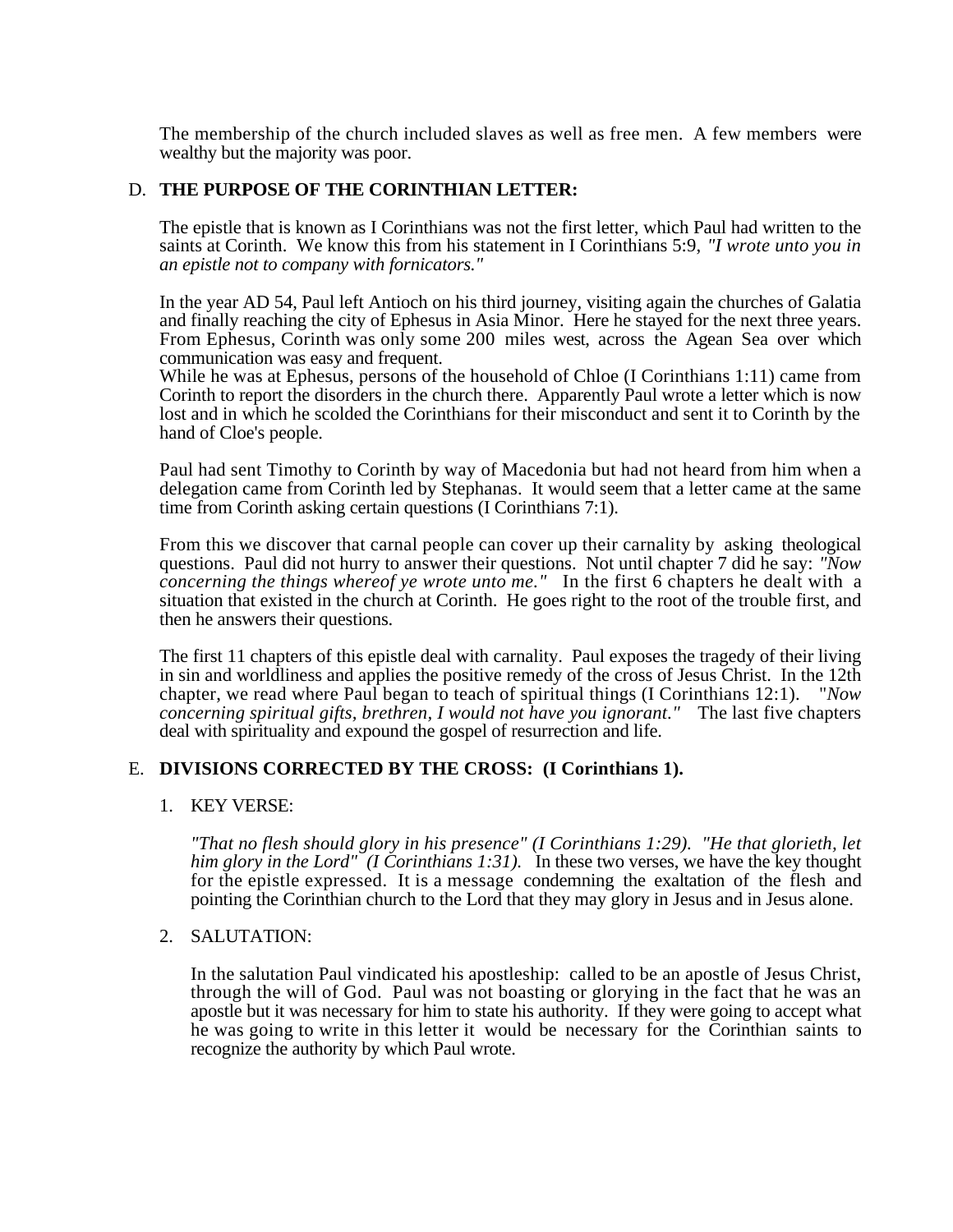In addressing the Corinthians he called them the church of God, sanctified in Christ Jesus, called to be saints. Although his church was torn by divisions and man-worship, and in the church there was to be sin found, yet, at the very beginning, the Apostle Paul drew their attention to the fact that they were to be sanctified, set apart, unto God and that their calling, above everything else was to be saints.

We should note that he mentions grace and peace. Grace is mentioned first for one cannot receive peace from God unless he has first received the grace of God. Not only were they to receive grace and peace from God but their lives were to be enriched with a spiritual wealth in utterance and in all knowledge. They had a message to proclaim a gospel to preach and they had received the Holy Spirit by whom they would have the wisdom and strength to understand fully, that which they were to proclaim.

#### 3. THE FAITHFULNESS OF GOD:

In verse 9 Paul mentioned the faithfulness of God. This seemed to be a theme which he carried throughout the epistle, for he comes back to it again in I Corinthians 15:58. Because of God's faithfulness, then the exhortation is for the saints to be stedfast, unmovable, abounding in the work of the Lord. Because of the faithfulness of God, then they would be presented when the Lord returns, blameless. Note that there is a difference between being blameless and faultless. Perfection means that we are to be blameless. This, each child of God has the power and the privilege to achieve.

#### 4. DIVISION CAUSED BY EXALTING LEADERS:

In the Corinthian church there were many party divisions and man-worship. Largely the Christians getting their eyes upon the preacher and exalting the preacher under whose ministry they had been converted caused the divisions in the church. Paul cut through all these divisions by reminding them that it was Christ that was crucified and it was in His name that they all were baptized. We should note that Paul's method of curing division was by directing everyone to Jesus. Christ cannot be divided and He is the one center and source of all spiritual unity.

#### 5. DIVISION CAUSED BY EXALTING HUMAN WISDOM:

Paul dealt with this with the preaching of the cross. To the worldly wise, the preaching of Christ crucified, and salvation through His sacrifice, was foolishness, but to the believer it was the highest wisdom that one may receive.

To the born again child of God, the preaching of the cross becomes the power of God. When ego with all its pride, its self-righteousness, and self-importance, is crucified, then that person is brought into contact with his throne and begins to touch omnipotence and receive power.

#### 6. PAUL'S STATEMENT ON BAPTISM:

Paul had baptized only a few at Corinth. This was not because he didn't place importance on baptism, but he took a humble position not taking pride in being able to name large numbers that he had personally baptized. He was willing to preach and let others do the baptizing.

#### 7. THOSE WHOM GOD USES: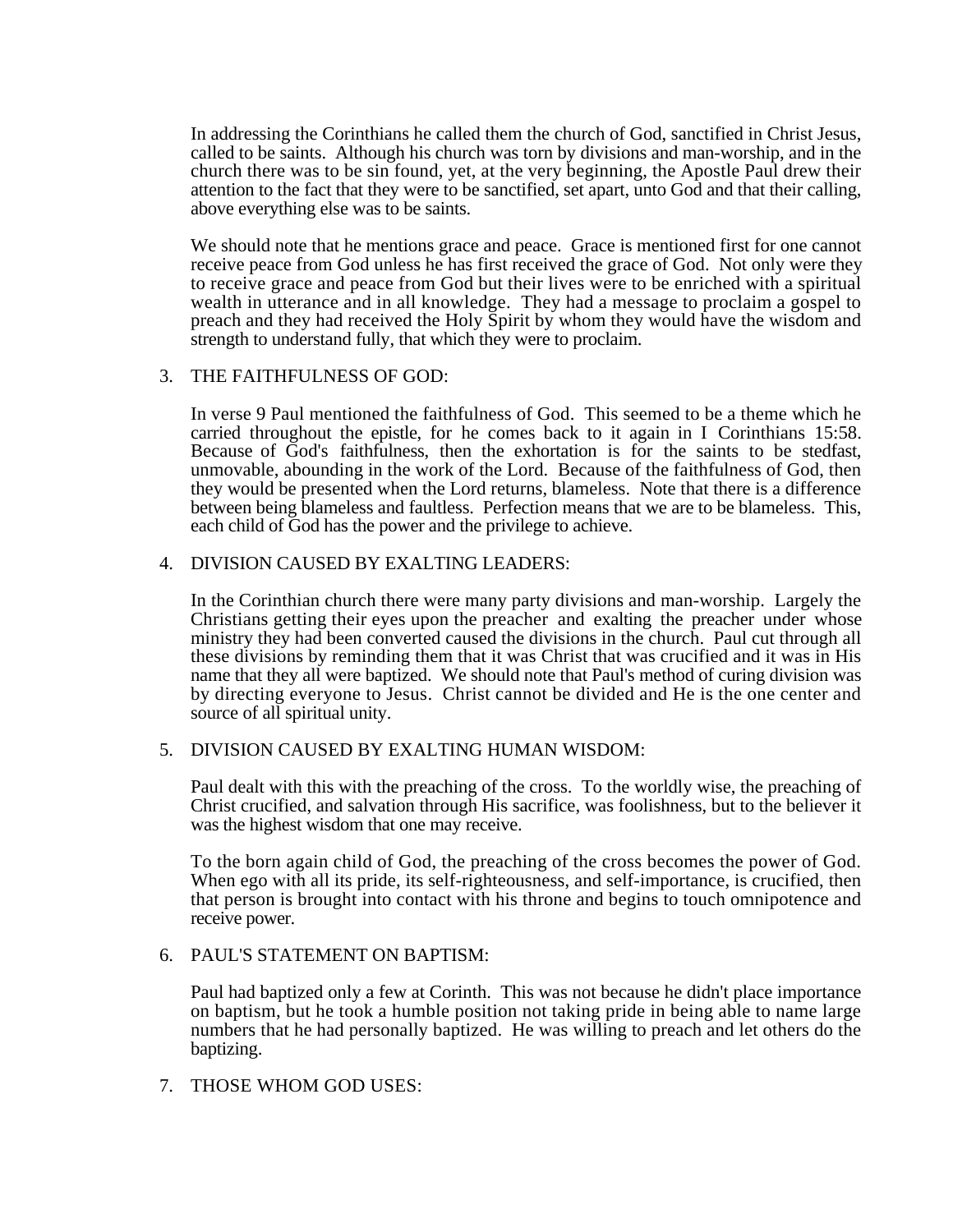The Apostle Paul gives a list of those whom God uses: foolish things, weak things, base things, things which are despised and things which are not. God uses the most humble and insignificant so that no flesh may glory in his presence and God is become our wisdom, righteousness, sanctification and redemption so that all glory may be in Him alone.

#### F. **TRUE WISDOM IMPARTED BY THE SPIRIT: (I Corinthians 2).**

Paul went to Corinth in weakness, in fear and in much trembling. His reception on the European continent had not been very pleasant. He had been imprisoned at Philippi; smuggled out of Thessalonica, driven out of Berea and when he reached Athens he accomplished very little by arguing with them. He had been pressed in spirit as he came to Corinth and God Himself had encouraged him.

Knowing the strength of Corinthian wisdom and the character of the city, the depths of its sin and the boast of its intellect, he determined that he would not argue or debate with anybody but present the crucified, risen Lord in the conviction that if he lifted Jesus up, Jesus would draw all men unto him. The Apostle Paul had to get out of the picture so that people would forget the personality of the preacher and get their eyes upon Jesus. The Lord gets the glory and the result would be absolutely convincing.

The principle then is as true today as it was. There must be a life willing to be crucified, to retreat from its won cleverness and wisdom from its own efforts, and rest entirely upon the anointing of the Holy Spirit. Faith shall stand, not in the wisdom of man, but in the power of God. The preacher must preach not what the people want, but what they need. No man has any business to be in a pulpit to entertain. He is there to present Calvary in all its fullness of hope and glory.

Paul wrote of a mystery to be revealed: Eye hath not seen, nor ear heard, neither have entered into the heart of man the things which God hath prepared for them that love him (I Corinthians 2:9). The Christian is not a fool. He has an enlightened mind and he is speaking wisdom to those who can understand, speaking the wisdom of God in a mystery.

The natural man cannot understand the things of the spirit of God simply because he has never received of the spirit of God. To him the gospel is foolishness. In verses 10, 11 & 12, Paul makes it very plain that it is only through the Holy Spirit that the Word of God can be understood and received.